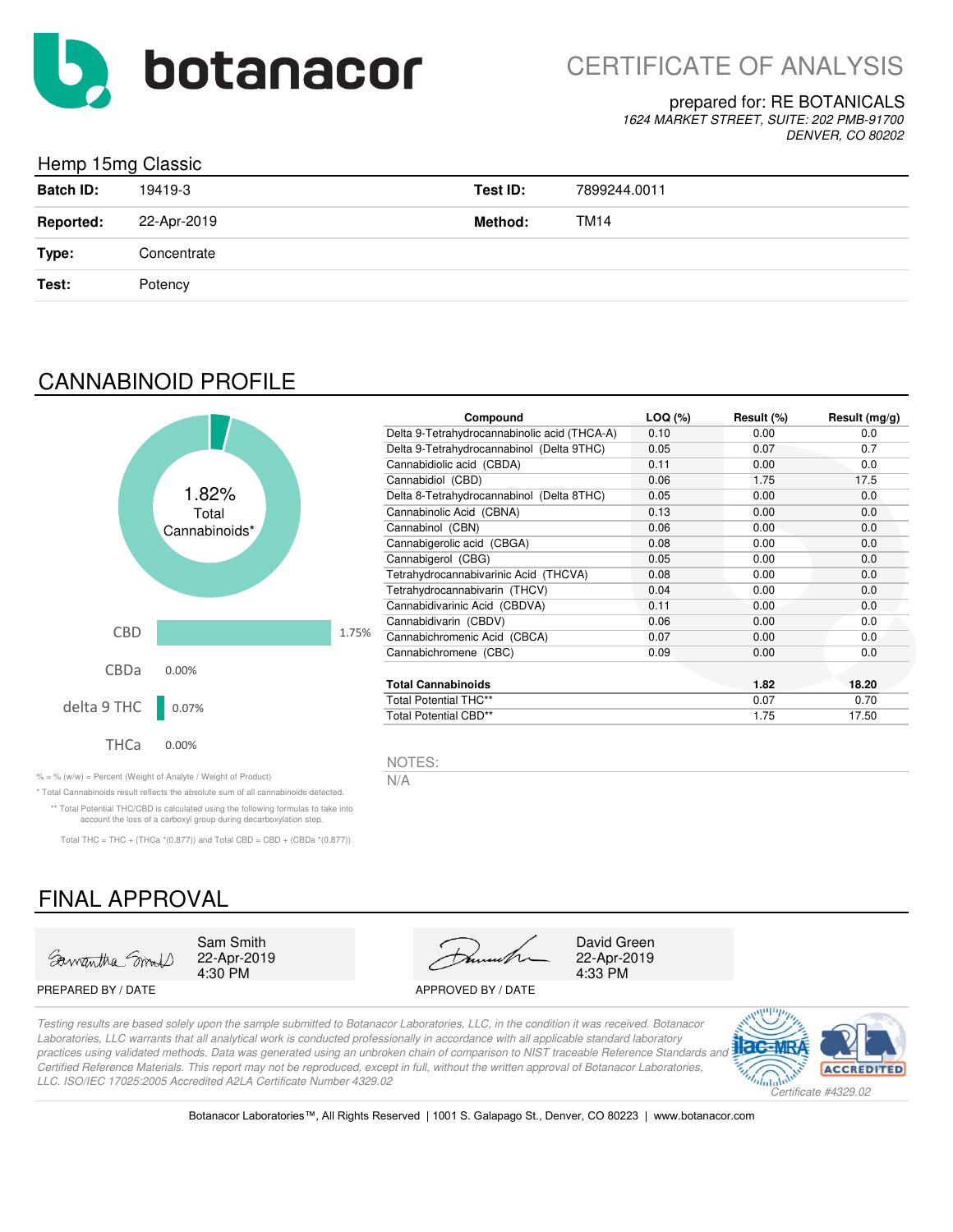

CERTIFICATE OF ANALYSIS

### prepared for: RE BOTANICALS

*1624 MARKET STREET, SUITE: 202 PMB-91700 DENVER, CO 80202*

### Hemp 15mg Classic

| <b>Batch ID:</b> | 19419-3                       | Test ID: | 1600095.013                     |
|------------------|-------------------------------|----------|---------------------------------|
| <b>Reported:</b> | 25-Apr-2019                   | Method:  | Concentrate - Test Method: TM05 |
| Type:            | Concentrate                   |          |                                 |
| Test:            | <b>Microbial Contaminants</b> |          |                                 |
|                  |                               |          |                                 |

## MICROBIAL CONTAMINANTS

| Contaminant                    | Result (CFU/g)* |
|--------------------------------|-----------------|
| <b>Total Aerobic Count**</b>   | None Detected   |
| <b>Total Coliforms**</b>       | None Detected   |
| <b>Total Yeast and Molds**</b> | None Detected   |
| E. coli                        | None Detected   |
| <b>Salmonella</b>              | None Detected   |

*\* CFU/g = Colony Forming Unit per Gram*

*\*\* Values recorded in scientific notation, a common microbial practice of expressing numbers that are too large to be conveniently written in decimal form.*

*Examples: 10^2 = 100 CFU 10^3 = 1,000 CFU 10^4 = 10,000 CFU 10^5 = 100,000 CFU*

#### NOTES:

Free from visual mold, mildew, and foreign matter TYM: None Detected Total Aerobic: None Detected Coliforms: None Detected

## FINAL APPROVAL

| header tart com | <b>Vicente Contreras</b><br>25-Apr-2019<br>$3:12$ PM |  | Dunnette | David G<br>$25-Apr-2$<br>3:13 PM |
|-----------------|------------------------------------------------------|--|----------|----------------------------------|
|-----------------|------------------------------------------------------|--|----------|----------------------------------|

25-Apr-2019<br>3:13 PM David Green

PREPARED BY / DATE APPROVED BY / DATE

*Testing results are based solely upon the sample submitted to Botanacor Services, LLC, in the condition it was received. Botanacor Services, LLC warrants that all analytical work is conducted professionally in accordance with all applicable standard laboratory practices using validated methods. Data was generated using an unbroken chain of comparison to NIST traceable Reference Standards and Certified Reference Materials. This report may not be reproduced, except in full, without the written approval of Botanacor Services, LLC.*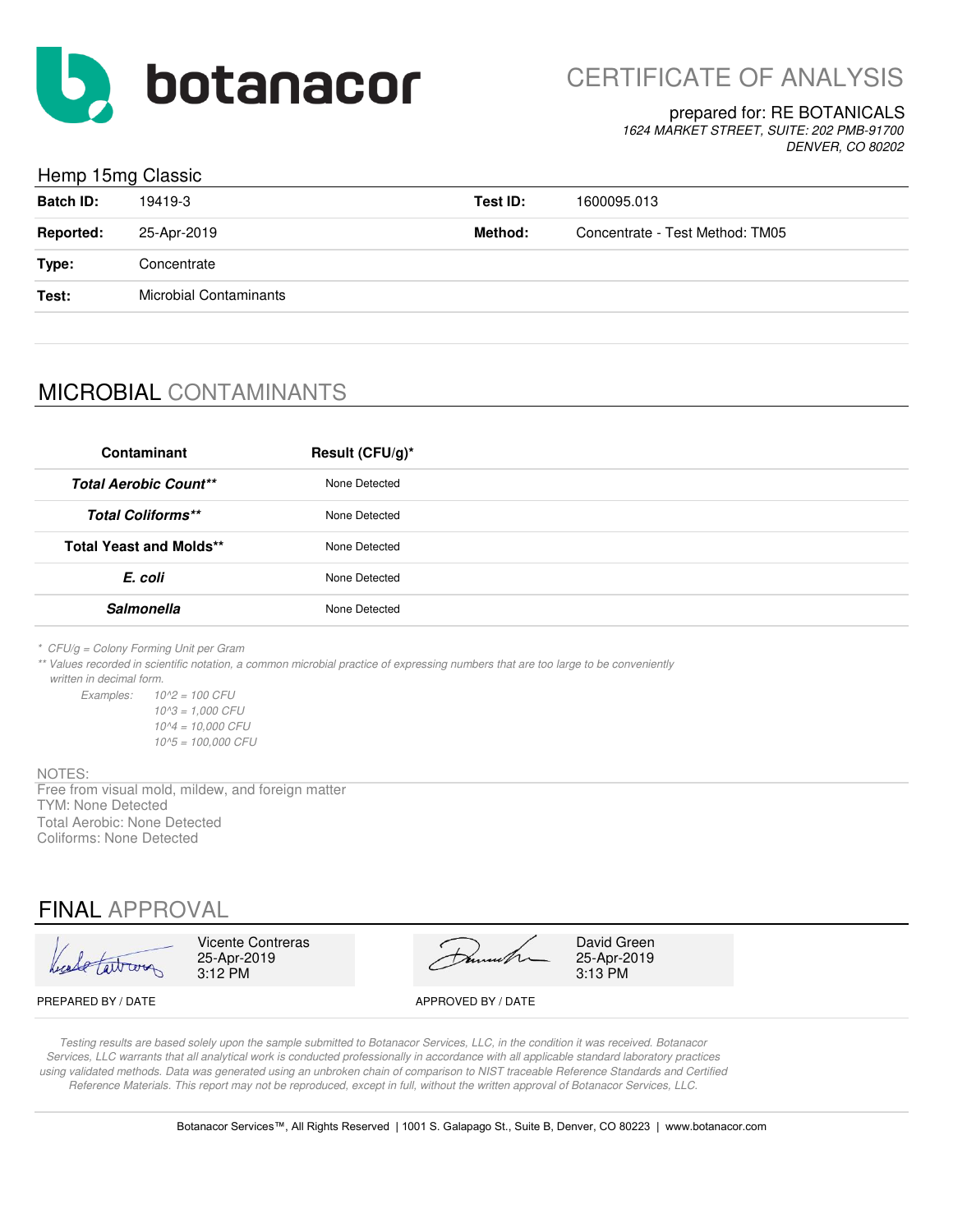

# RE BOTANICALS, INC.

| <b>Sample Name:</b>                | <b>HEMP 15 CLASSIC TINCTURE</b>                          | <b>Eurofins Sample:</b>  | 8440038                         |
|------------------------------------|----------------------------------------------------------|--------------------------|---------------------------------|
| <b>Project ID</b>                  | RE_BOTANIC-20190510-0005                                 | <b>Receipt Date</b>      | 10-May-2019                     |
| <b>PO Number</b>                   | <b>CVD</b>                                               | <b>Receipt Condition</b> | Ambient temperature             |
| <b>Lot Number</b>                  | 19419-3                                                  | <b>Login Date</b>        | 10-May-2019                     |
| <b>Sample Serving Size</b>         |                                                          | <b>Date Started</b>      | 10-May-2019                     |
| <b>Analysis</b>                    |                                                          |                          | <b>Result</b>                   |
| <b>Metals Analysis by ICP-MS</b>   |                                                          |                          |                                 |
| Arsenic                            |                                                          |                          | $< 0.190$ ppm                   |
| Cadmium                            |                                                          |                          | <0.0475 ppm                     |
| Lead                               |                                                          |                          | <0.0475 ppm                     |
| Mercury                            |                                                          |                          | <0.0237 ppm                     |
|                                    | Multi-Residue Analysis for hemp products - 60+ compounds |                          |                                 |
|                                    | Matrix Type - To Determine Limit of Quantification (LOQ) |                          | Spices - Botanicals - and other |
|                                    |                                                          |                          | <b>Specialty Samples</b>        |
| Abamectin                          |                                                          |                          | <0.05 mg/kg                     |
| Aldicarb                           |                                                          |                          | <0.05 mg/kg                     |
| Aldicarb sulfone (Aldoxycarb)      |                                                          |                          | <0.05 mg/kg                     |
| Aldicarb sulfoxide                 |                                                          |                          | <0.05 mg/kg                     |
| Azoxystrobin                       |                                                          |                          | <0.05 mg/kg                     |
| Bifenazate                         |                                                          |                          | <0.05 mg/kg                     |
| Bifenthrin                         |                                                          |                          | <0.05 mg/kg                     |
| Carbaryl                           |                                                          |                          | <0.05 mg/kg                     |
| Carbofuran                         |                                                          |                          | <0.05 mg/kg                     |
| Carbofuran-3-hydroxy-              |                                                          |                          | <0.05 mg/kg                     |
| Chlorantraniliprole                |                                                          |                          | <0.05 mg/kg                     |
| Chlordane, cis-                    |                                                          |                          | <0.05 mg/kg                     |
| Chlordane, trans-                  |                                                          |                          | <0.05 mg/kg                     |
| Chlorfenapyr                       |                                                          |                          | <0.05 mg/kg                     |
| Chlorpyrifos                       |                                                          |                          | <0.05 mg/kg                     |
| Coumaphos                          |                                                          |                          | <0.05 mg/kg                     |
| Cyfluthrin                         |                                                          |                          | <0.05 mg/kg                     |
| Cypermethrin                       |                                                          |                          | <0.05 mg/kg                     |
| Cyproconazole (2 diastereoisomers) |                                                          |                          | <0.05 mg/kg                     |
| Cyprodinil                         |                                                          |                          | <0.05 mg/kg                     |
| Dichlorvos                         |                                                          |                          | <0.05 mg/kg                     |
| Diclobutrazol                      |                                                          |                          | <0.05 mg/kg                     |
| Dipropetryn                        |                                                          |                          | <0.05 mg/kg                     |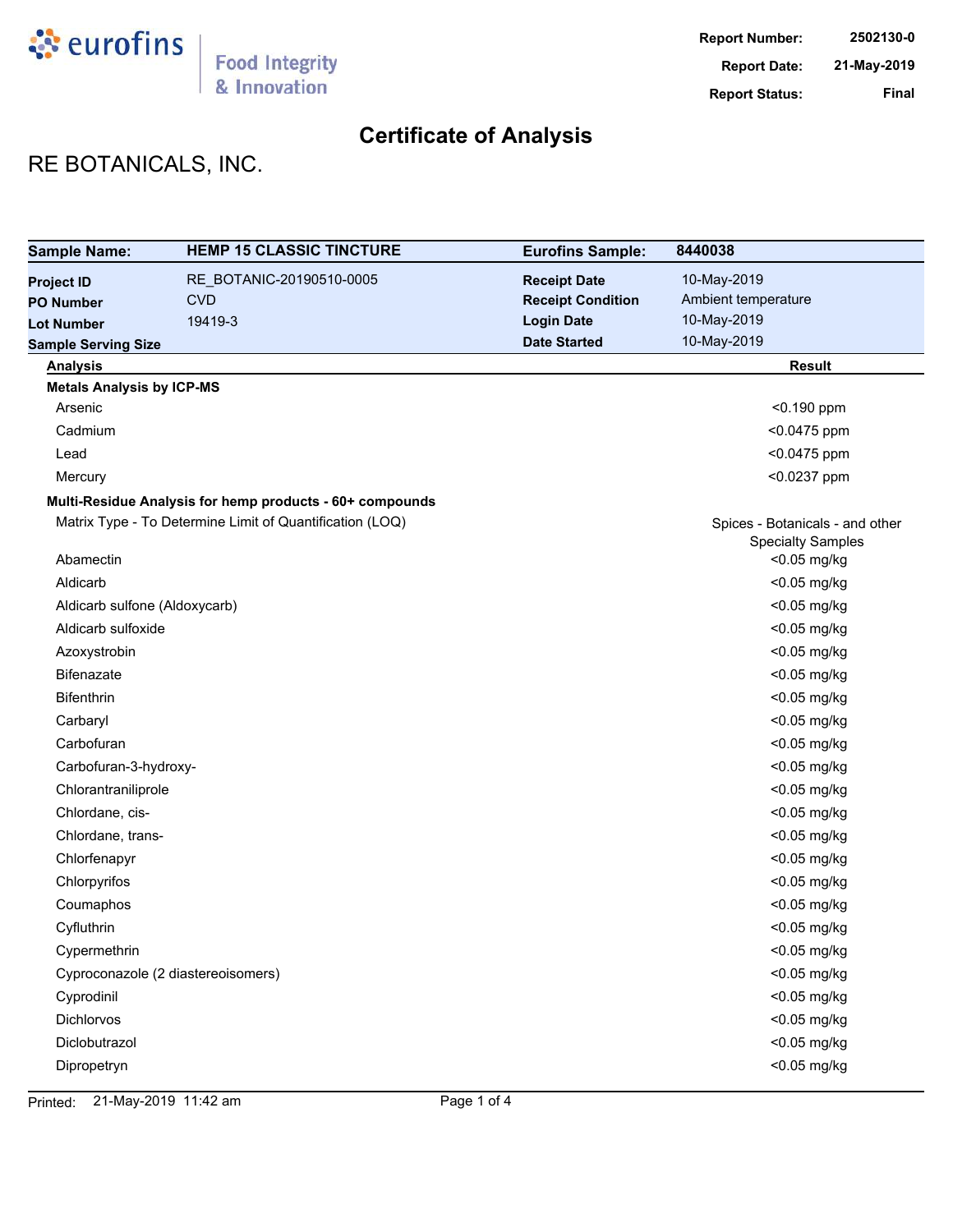

# RE BOTANICALS, INC.

| <b>Sample Name:</b>            | <b>HEMP 15 CLASSIC TINCTURE</b>                          | <b>Eurofins Sample:</b>  | 8440038             |
|--------------------------------|----------------------------------------------------------|--------------------------|---------------------|
| <b>Project ID</b>              | RE_BOTANIC-20190510-0005                                 | <b>Receipt Date</b>      | 10-May-2019         |
| <b>PO Number</b>               | <b>CVD</b>                                               | <b>Receipt Condition</b> | Ambient temperature |
| <b>Lot Number</b>              | 19419-3                                                  | <b>Login Date</b>        | 10-May-2019         |
| <b>Sample Serving Size</b>     |                                                          | <b>Date Started</b>      | 10-May-2019         |
| <b>Analysis</b>                |                                                          |                          | <b>Result</b>       |
|                                | Multi-Residue Analysis for hemp products - 60+ compounds |                          |                     |
| <b>Disulfoton</b>              |                                                          |                          | <0.05 mg/kg         |
| Endosulfan I (alpha-isomer)    |                                                          |                          | <0.05 mg/kg         |
| Endosulfan II (beta-isomer)    |                                                          |                          | <0.05 mg/kg         |
| Endosulfan sulfate             |                                                          |                          | <0.05 mg/kg         |
| Epoxiconazole                  |                                                          |                          | <0.05 mg/kg         |
| Ethiofencarb                   |                                                          |                          | <0.05 mg/kg         |
| Etofenprox                     |                                                          |                          | <0.05 mg/kg         |
| Etoxazole                      |                                                          |                          | <0.05 mg/kg         |
| Fenoxycarb                     |                                                          |                          | <0.05 mg/kg         |
| Fenpropathrin                  |                                                          |                          | <0.05 mg/kg         |
|                                | Fenvalerate/Esfenvalerate (sum of isomers)               |                          | <0.05 mg/kg         |
| Fipronil                       |                                                          |                          | <0.05 mg/kg         |
| Fipronil desulfinyl            |                                                          |                          | <0.05 mg/kg         |
| Fipronil sulfone               |                                                          |                          | <0.05 mg/kg         |
| Imazalil                       |                                                          |                          | <0.05 mg/kg         |
| Imidacloprid                   |                                                          |                          | <0.05 mg/kg         |
| Malathion                      |                                                          |                          | <0.05 mg/kg         |
| Methiocarb                     |                                                          |                          | <0.05 mg/kg         |
| Methiocarb sulfone             |                                                          |                          | <0.05 mg/kg         |
| Methiocarb sulfoxide           |                                                          |                          | <0.05 mg/kg         |
| Methomyl                       |                                                          |                          | <0.05 mg/kg         |
| Metolachlor                    |                                                          |                          | <0.05 mg/kg         |
| Mevinphos (E- and Z-isomers)   |                                                          |                          | <0.05 mg/kg         |
| Myclobutanil                   |                                                          |                          | <0.05 mg/kg         |
| Naled (Dibrom)                 |                                                          |                          | <0.05 mg/kg         |
| Paclobutrazol                  |                                                          |                          | <0.05 mg/kg         |
| Permethrin (sum of isomers)    |                                                          |                          | <0.05 mg/kg         |
| Propoxur                       |                                                          |                          | <0.05 mg/kg         |
| Pyrethrum (total)              |                                                          |                          | <0.50 mg/kg         |
| Spinetoram (spinosyns J and L) |                                                          |                          | <0.05 mg/kg         |

Printed: 21-May-2019 11:42 am Page 2 of 4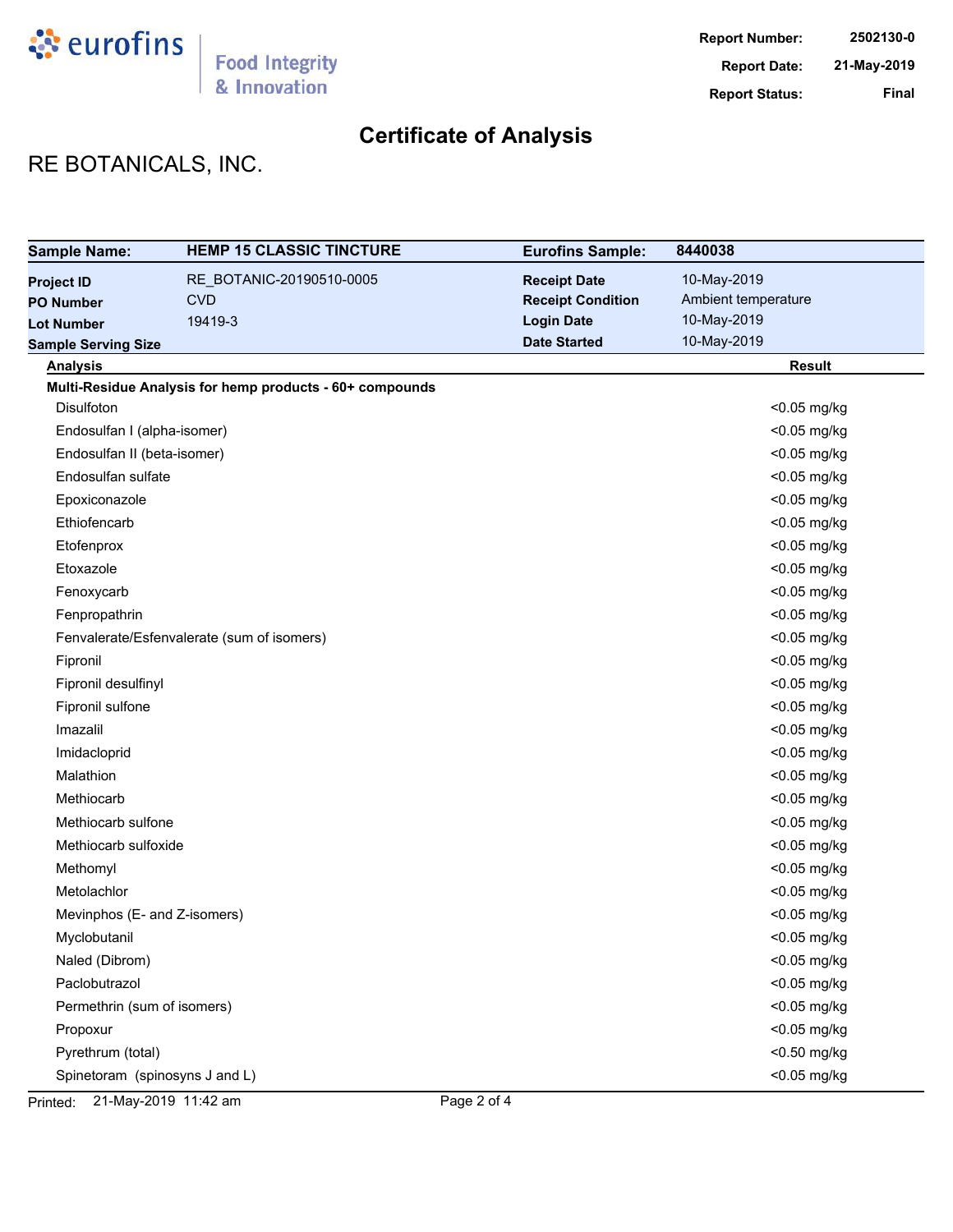

## RE BOTANICALS, INC.

| <b>Sample Name:</b>          | <b>HEMP 15 CLASSIC TINCTURE</b>                          | <b>Eurofins Sample:</b>  | 8440038             |
|------------------------------|----------------------------------------------------------|--------------------------|---------------------|
| <b>Project ID</b>            | RE BOTANIC-20190510-0005                                 | <b>Receipt Date</b>      | 10-May-2019         |
| <b>PO Number</b>             | <b>CVD</b>                                               | <b>Receipt Condition</b> | Ambient temperature |
| <b>Lot Number</b>            | 19419-3                                                  | <b>Login Date</b>        | 10-May-2019         |
| <b>Sample Serving Size</b>   |                                                          | <b>Date Started</b>      | 10-May-2019         |
| <b>Analysis</b>              |                                                          |                          | <b>Result</b>       |
|                              | Multi-Residue Analysis for hemp products - 60+ compounds |                          |                     |
| Spinosad (spinosyns A and D) |                                                          |                          | $<$ 0.05 mg/kg      |
| Spirodiclofen                |                                                          |                          | <0.05 mg/kg         |
| Spiromesifen                 |                                                          |                          | $<$ 0.05 mg/kg      |
| Spiromesifen enol            |                                                          |                          | non-analyzable      |
| Spirotetramat                |                                                          |                          | $<$ 0.05 mg/kg      |
|                              | Spiroxamine (2 diastereoisomers)                         |                          | $<$ 0.05 mg/kg      |
| Tebuconazole                 |                                                          |                          | <0.05 mg/kg         |
| Thiabendazole                |                                                          |                          | $<$ 0.05 mg/kg      |
| Thiabendazole-5-hydroxy-     |                                                          |                          | <0.05 mg/kg         |
| Thiacloprid                  |                                                          |                          | $<$ 0.05 mg/kg      |
| Trifloxystrobin              |                                                          |                          | $<$ 0.05 mg/kg      |

## **Method References Testing Location**

### **Metals Analysis by ICP-MS (ICP\_MS\_B\_S) Food Integrity Innovation-Boulder**

## Methods for the Determination of Metals in Environmental Standards - Supplement 1, EPA-600/R-94-111, May 1994.

"Determination of Metals and Trace Elements in Water and Wastes by Inductively Coupled Plasma-Mass Spectrometry", USEPA Method 200.8, Revision 5.1, EMMC Version.

### Multi-Residue Analysis for hemp products - 60+ compounds (PEST\_HEMP) **Food Integ. Innovation-Greenfield**

*Official Methods of Analysis*, *AOAC Official Method 2007.01*, Pesticide Residues in Foods by Acetonitrile Extraction and Partitioning with Magnesium Sulfate, AOAC INTERNATIONAL (modified).

*CEN Standard Method EN 15662*: Food of plant origin - Determination of pesticide residues using GC-MS and/or LC-MS/

MS following acetonitrile extraction/partitioning and clean-up by dispersive SPE - QuEChERS method.

List of the tested pesticides and their limits of quantification (LOQs) are available upon request.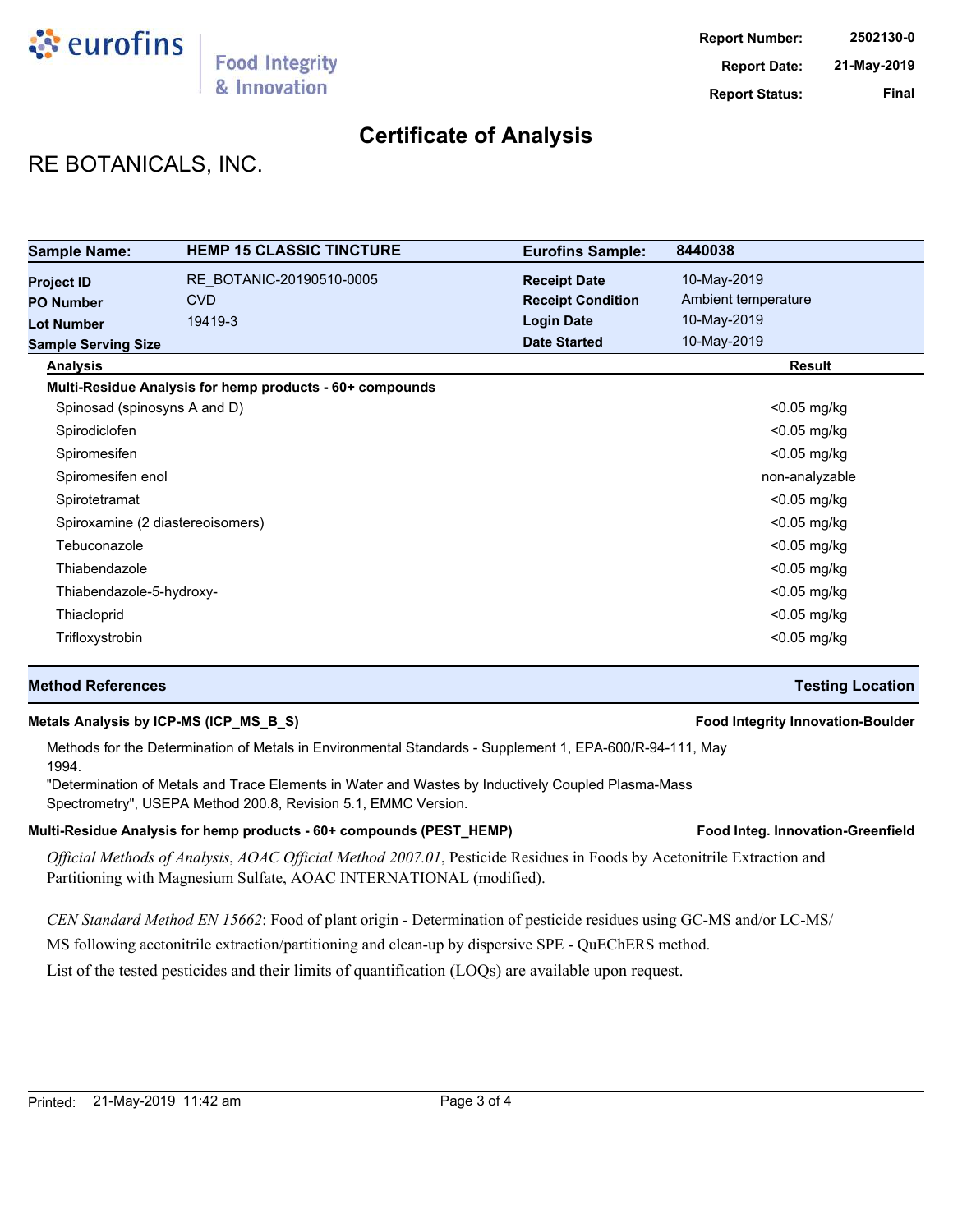

# RE BOTANICALS, INC.

## **Food Integrity Innovation-Boulder Ian Laessig - Manager**

Eurofins Food Chemistry Testing US, Inc. 2830 Wilderness Pl Boulder CO 80301 800-675-8375

#### **Food Integ. Innovation-Greenfield Karelyn Koehn - Manager**

Eurofins Food Chemistry Testing US, Inc. 671 S. Meridian Road Greenfield IN 46140 800-675-8375

**These results apply only to the items tested. This certificate of analysis shall not be reproduced, except in its entirety, without the written approval of Eurofins.**

**Testing Location(s) Released on Behalf of Eurofins by**



AT-1816



2918.06